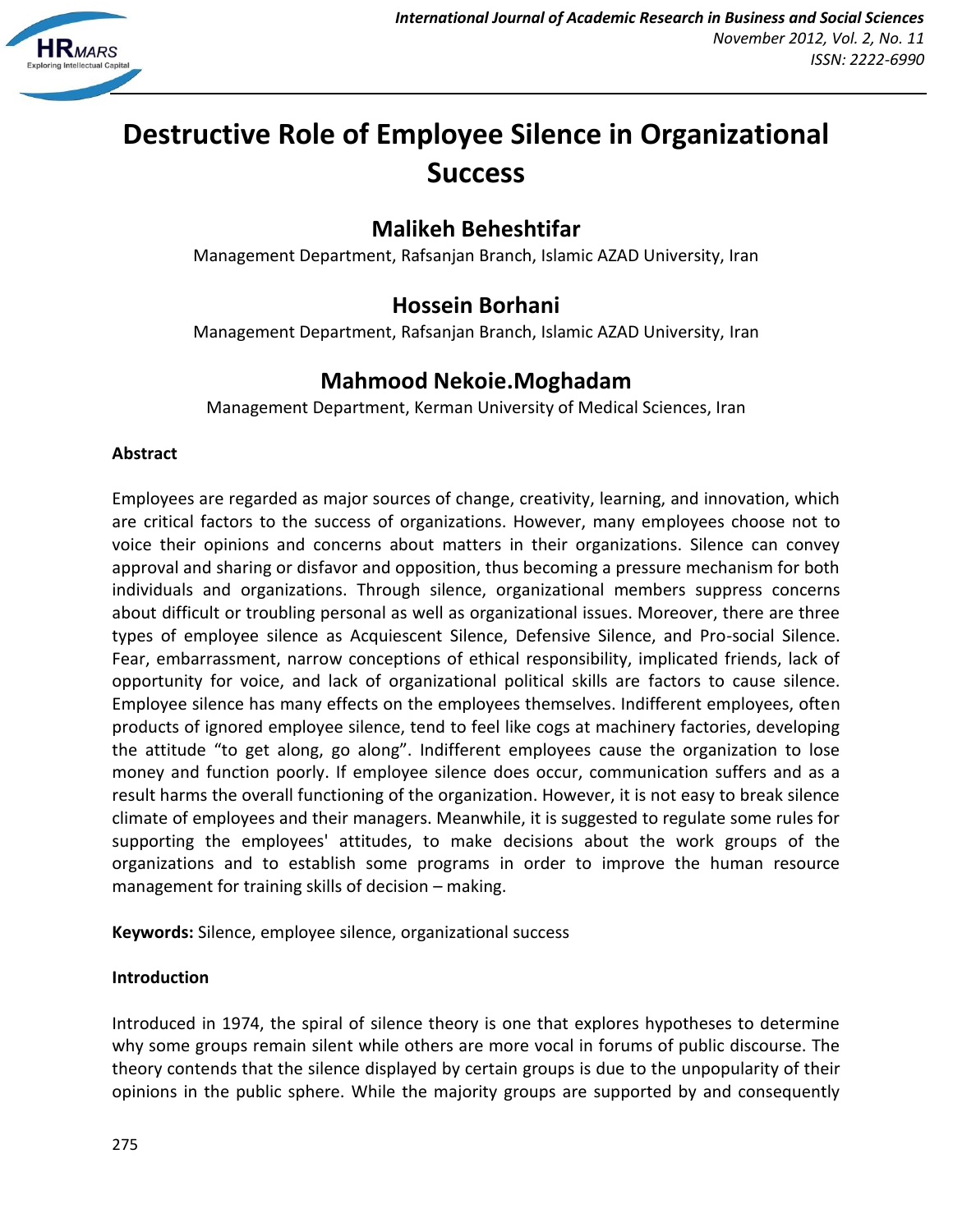

have the willingness to speak out on their issues, the minority groups remain silent due to a fear of isolation (Neill, 2009).

During the 1980's, silence and voice were studied through the lens of justice theory. Issues of fairness and mechanisms of voice in organizational settings were the main focus. The exposure of corporate scandals and ethics violations brought a scholarly focus on whistle blowing and boat rocking. In the 1990's, scholars continued to focus on voice mechanisms and it was not until the year 2000, as a result of Morrison and Milliken's highly publicized article in the Academy of Management Review, that scholars began to focus on the relation between management practices, organizational policies and silence and other antecedents to a "climate of silence" (Bogosian, 2012).

Bowen and Blackmon (2003) used the spiral of silence theory to support their writing on the dynamics of gays and lesbians choice to speak out or remain silent within workplace organizations. The authors address the willingness to speak out dynamic by positing that there is a second spiral of silence that exists on a "micro level within the workgroup and organization".

Morrison and Milliken (2000) proposed that when most members of an organization choose to keep silent about organizational matters, silence becomes a collective behavior, which is referred to as organizational silence. Organizational silence may take various forms, such as collective silence in meetings, low levels of participation in suggestion schemes, low levels of collective voice, and so forth (Huang, et al., 2005).

Employees are regarded as major sources of change, creativity, learning, and innovation, which are critical factors to the success of organizations. However, many employees choose not to voice their opinions and concerns about matters in their organizations. While in a changing world, organizations need for employees who express their ideas. Also, employees choose organizations in which they can express themselves. Because, both employees and managers have high motivation and high performance in a place that silence doesn't exist. How to break silence culture and establish a free climate to encourage employees' voice are big challenges faced to mangers (Liu, et al. 2009).

In the current study, we focus on concept of silence and employee silence. Also, we will survey the dimensions, and outcomes of employee silence as a barrier to success in workplace.

#### **Concept of employee silence**

Is silence gold? Silence is associated with many virtues: modesty, respect for others, prudence, decorum. People silence themselves to avoid embarrassment, confrontation and other perceived dangers (Perlow & Williams, 2003). But, silence can convey approval and sharing or disfavor and opposition, thus becoming a pressure mechanism for both individuals and organizations (Bagheri, et al. 2012).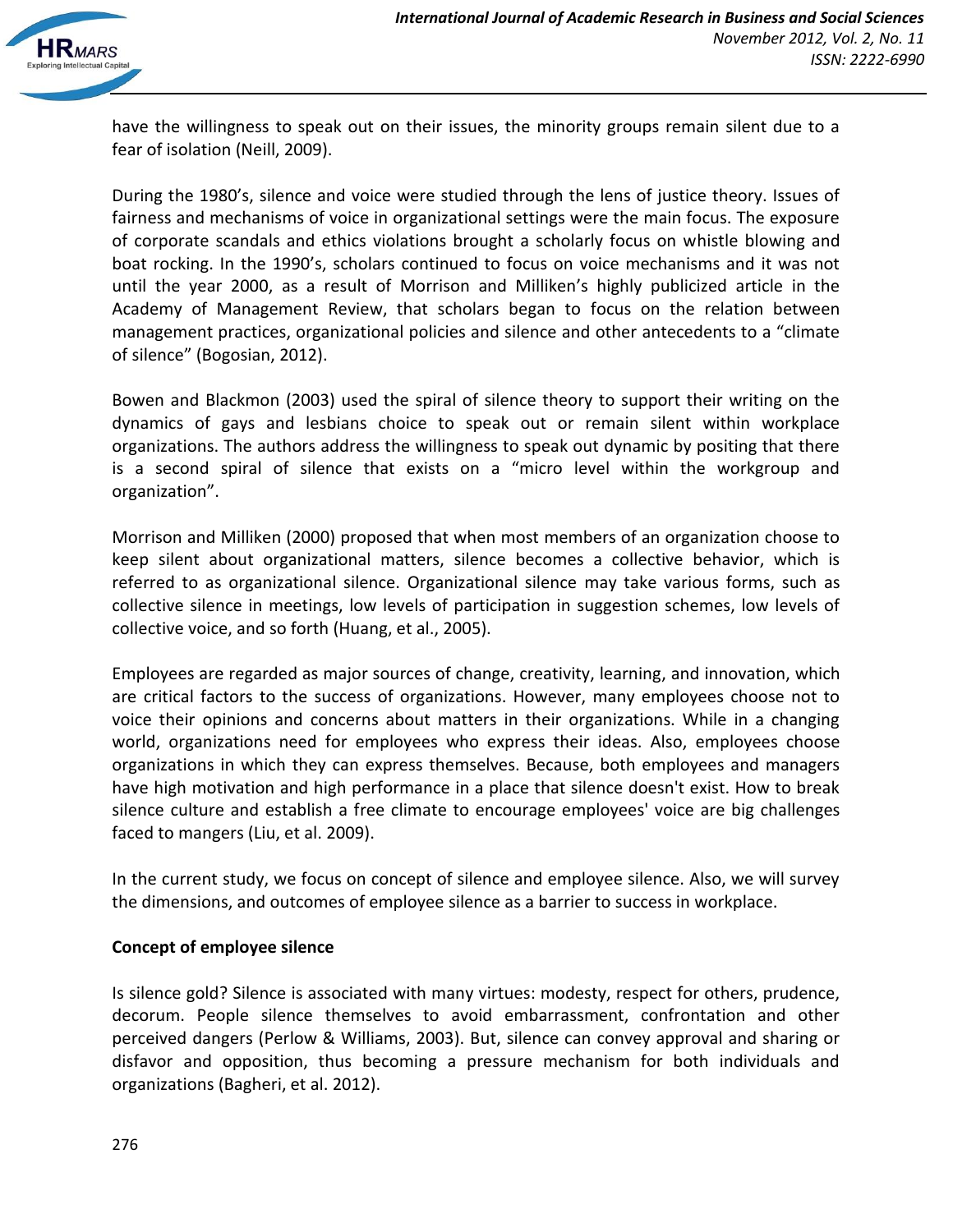

Early definitions of silence equated it with "loyalty" and the assumption that nothing was wrong if concerns were not being voiced. But researchers today have shown that a climate of silence can work against desired organizational outcomes (Aylsworth, 2008). Defining silence as an employee's 'motivation to withhold or express ideas, information and opinions about workrelated improvements' (Donaghey, et al. 2011). Pinder and Harlos (2001) defined silence as the absence of voice as it has its own form of communication, involving a range of cognitions, emotions or intentions such as objection or endorsement. Additionally, they recognized that the phenomenon of employee silence might take on different meanings depending on its underlying motives.

Pinder and Harlos (2001) examined the relationship between theoretical concepts of voice and silence as proposed by Hirschman (1970) as a means to reflect how employees express a sense of dissatisfaction. Pinder and Harlos suggest that Hirschman's concept of silence reflects a bifurcated means of understanding employee's concerns in essentially a simple binary either/or manner. That is, the organizations either recognize employee dissatisfaction by voice when employees express themselves by speaking up or by exit as expressed when employees leave the organization. As such, Hirschman devoted little attention to the phenomenon of silence in organizations. That is, he did not study the alternative concealed behaviors that describe those who both remain silent within the organization and yet are assumed loyal by those in authority (Slade, 2008).

Richard (2003) mentioned following factors to cause silence:

- *Fear:* The fear obstacle is perhaps easiest to understand, not so easy to overcome. However, there are some methods that can help enable courage. Most of us do not like conflict. If we oppose unethical behavior, the powerful people engaging in unethical behavior may retaliate against us. We should be afraid. The preponderance of evidence demonstrates that public whistle blowers are effectively retaliated against in their organizational lives with often devastating consequences in the private and family lives.
- *Embarrassment:* The embarrassment obstacle is more subtle. Many of us are reluctant to talk about messy topics such as sex, money, politics, and ethics because we feel that we may not be able to adequately and/or professionally express our concerns
- *Narrow conceptions of ethical responsibility:* Many define ethical responsibility in a very narrow, individualistic rather than in an organizational citizenship sense. We assume that if we personally understand what is ethical and do not act unethically ourselves, then we are ethical even if around us, unethical behavior prevails. If we act ethically in our individual organizational work boxes we are not obligated to see, hear, or speak about the unethical behaviors around us. As Edmund Burke observed, "When bad men combine, the good must associate; else they will fall one by one, an un-pitied sacrifice in a contemptible struggle." Organizational ethics education and research as reflected in journal articles and textbooks reinforce this too narrow framework. For the most part, the textbooks and journal articles end when the individual understands and/or makes a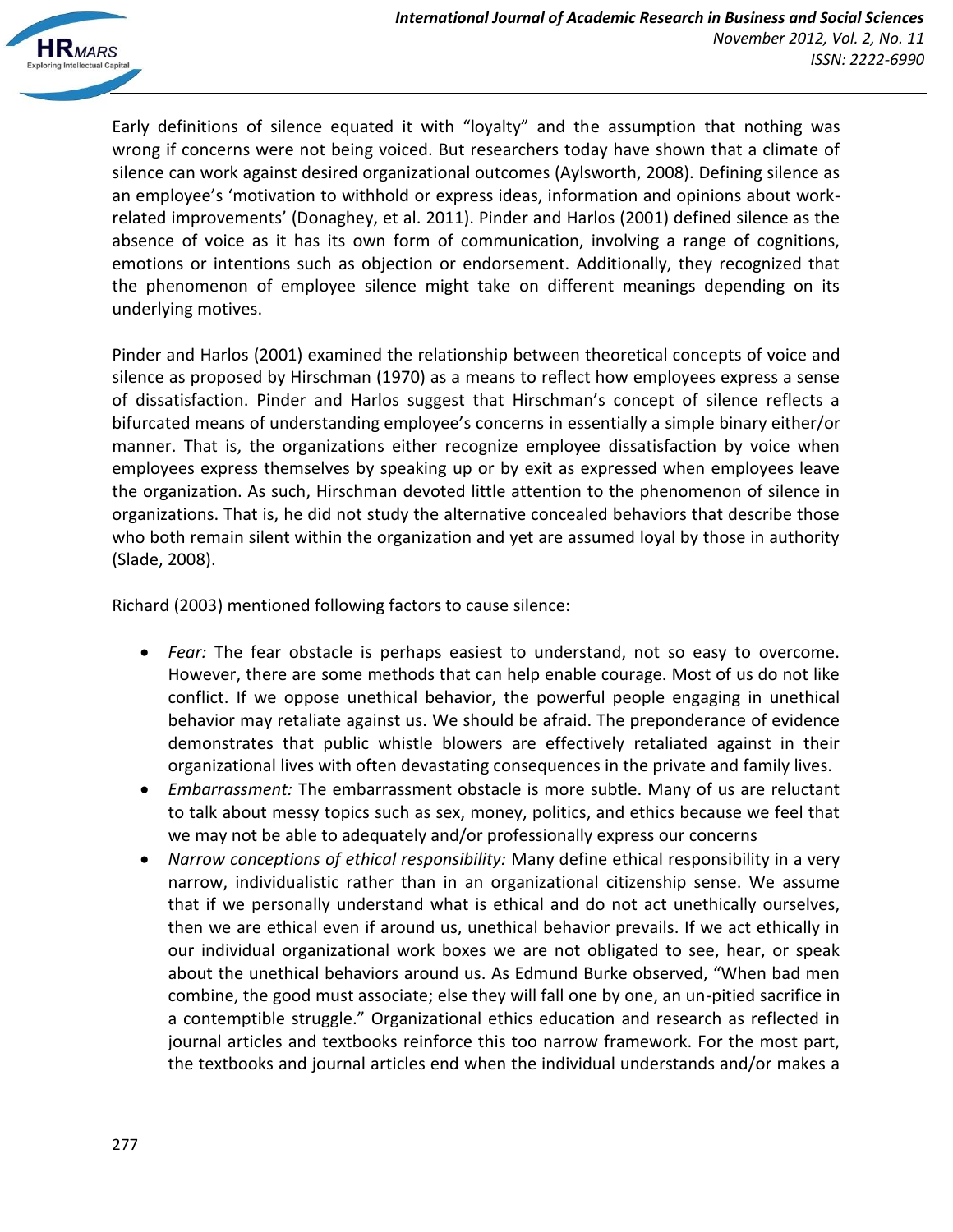

personal, individualistic decision about what is ethical. That is a good part of the beginning, but certainly not the end of the problem.

- *Implicated Friends:* Sometimes, our friends being involved in the unethical behavior is just as important an obstacle as more powerful people being involved. While we may fear the powerful, we naturally want to help and not hurt our friends. We can risk those friendships when we inquire, question, and/or challenge the behavior of friends on ethical grounds. While the old saying about "opposing the sin but not the sinner" sounds good, it is very difficult to operationalize.
- *Lack of opportunity for "voice":* Macro level, structural characteristics of organizations often do not permit political space for voice. Where there is no safe, political space for voice, silence can result. Where can we discuss organizational ethics issues? Most organizations are not democracies. Even when organizations encourage participative management and decision making, the participation is tightly focused and controlled from the top. For example, upper level management can encourage participation about how to more efficiently accomplish top management's objectives. The agenda is often not very open to participative formulation. In addition, relatively few organizations have participative or democratic assemblies or congresses where organizational employees, members and other stakeholders are able to both formulate agendas and participate in making decisions on important issues including ethical issues.
- *Lack of organizational political skills:* Many of us do not understand or have the political skills useful for organizational ethics effectiveness. There are at least five sets of methods that can be both effective and relatively safe: forcing methods, win-win methods, dialogic methods, third-party methods, and social movement methods. While the dialogic methods are theoretically better, often the political-economic reality is such that the powerful people involved in the unethical behavior are unwilling and even unable to engage in dialog about unethical and corrupt behaviors. Further, they have the power to choose not to discuss the issues.

Moreover, if the group includes the people of who have the same cultures, their behavior is valuable. Therefore, such cultures help the employees improve their job performance (Hofstede, 1980). Moreover, the difference between the cultures causes the employees to keep silent.

In addition to above factors, Van Dyne, Ang & Botero (2003) differentiate three specific behaviors based on three employee motives. They introduced three types of silence as followings:

- Acquiescent Silence,
- Defensive Silence, and
- Pro-social Silence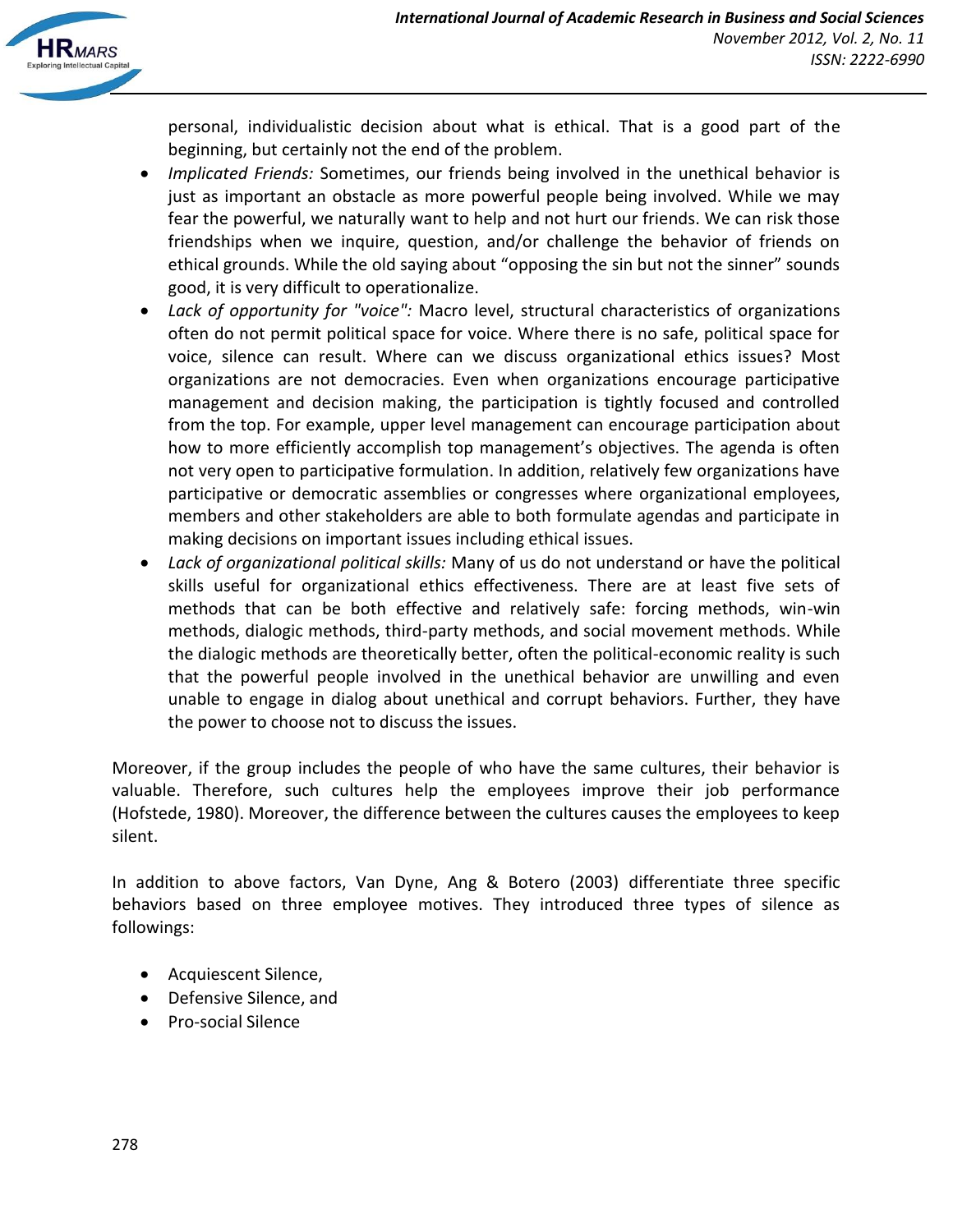

## **Acquiescent Silence**

When most people label another person's behavior as 'silent', they often mean the person is not actively communicating. As noted above, however, we limit our conceptualization of silence to situations where employees have relevant ideas, information, and opinions and yet choose not to express these ideas. We do not view silence as the mere absence of voice and instead propose that different forms of silence are driven by different employee motives. Drawing on Pinder and Harlos' (2001) conceptualization, the first form of silence we consider is Acquiescent Silence. We define Acquiescent Silence as withholding relevant ideas, information, or opinions, based on resignation. Thus, Acquiescent Silence suggests disengaged behavior that is more passive than active (Van Dyne, et al. 2003).

#### **Defensive Silence**

Pinder and Harlos (2001) used the term Quiescent Silence to describe deliberate omission based on personal fear of the consequences of speaking up. This is consistent with Morrison and Milliken's (2000) emphasis on the personal emotion of fear as a key motivator of organizational silence. It is also consistent with psychological safety and voice opportunity as critical preconditions for speaking up in work contexts. Building on the work of Pinder and Harlos/Morrison and Milliken, we define Defensive Silence as withholding relevant ideas, information, or opinions as a form of self- protection, based on fear. Defensive Silence is intentional and proactive behavior that is intended to protect the self from external threats. In contrast to Acquiescent Silence, Defensive Silence is more proactive, involving awareness and consideration of alternatives, followed by a conscious decision to withhold ideas, information, and opinions as the best personal strategy at the moment (Van Dyne, et al. 2003).

#### **Pro-social Silence**

Thus far, our description of Acquiescent and Defensive Silence draws on prior management literature on silence. In this section, we now extend existing conceptualizations of silence by proposing a third type of silence that to our knowledge has not yet been addressed in the literature. Here we focus on Pro-social Silence. In developing this notion, we draw on the Organizational Citizenship Behavior (OCB) literature which describes Pro-social forms of employee behavior. We define Pro-social Silence as withholding work-related ideas, information, or opinions with the goal of benefiting other people or the organization – based on altruism or cooperative motives. Like organizational citizenship, Pro-social Silence is intentional and proactive behavior that is primarily focused on others. Like OCB, Pro-social Silence is discretionary behavior that can not be mandated by an organization. Like Defensive Silence, Pro-social Silence is based on awareness and consideration of alternatives and the conscious decision to withhold ideas, information, and opinions. In contrast to Defensive Silence, Prosocial Silence is motivated by concern for others, rather than by fear of negative personal consequences that might occur from speaking up (Van Dyne, et al. 2003).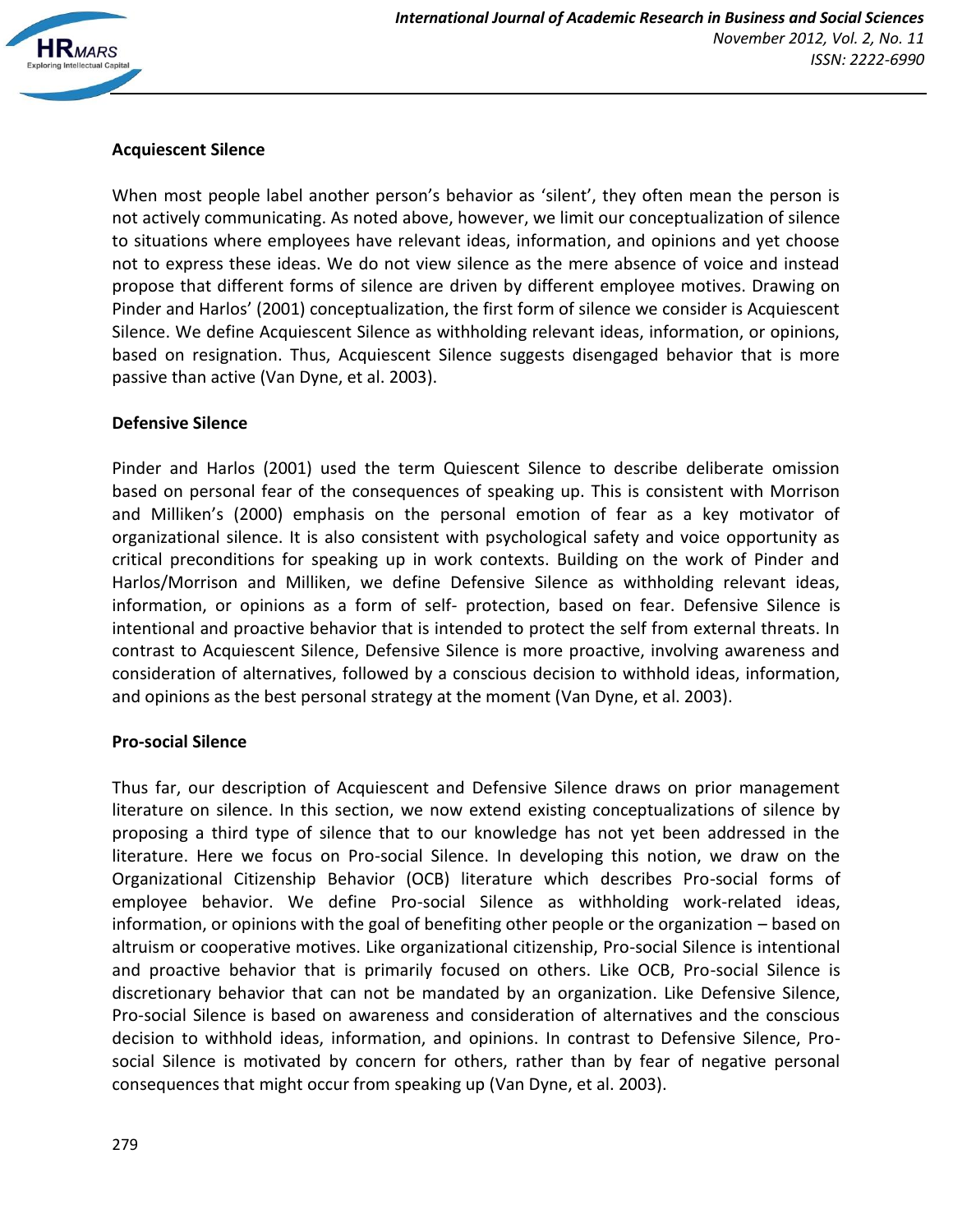# **Outcomes Of Employee Silence**

Employee silence has many effects on the employees themselves. Indifferent employees, often products of ignored employee silence, tend to feel like cogs at machinery factories, developing the attitude "to get along, go along". Another example of such effects on employees is articulated by researcher Subrahmaniam Tangirala who says that "employee silence affects the personal well-being of employees, increases stress," and causes them to "feel guilty, where they often experience psychological problems, and have trouble seeing the possibility of change" (Bagheri, et al. 2012).

Indifferent employees cause the organization to lose money and function poorly. Unfortunately when major monetary losses are detected in organizations, managers tend to react by trying to recover the loss, overlooking the fact employees have become indifferent as a result of unaddressed employee silence. More often than not employees who are not doing their share of the work are also not speaking up with the problems they see, leading to a perpetual cycle of employee silence (Joinson, 1996). Employee silence is extremely detrimental to organizations often causing an "escalating level of dissatisfaction" among employees, "which manifests itself in absenteeism and turnover and perhaps other undesired behaviors" (Bagheri, et al. 2012). If employee silence does occur, communication suffers and as a result harms the overall functioning of the organization. In an article entitled "Get Talking" author Chris Penttila says, "Employee silence is killing innovation and perpetuating poorly planned projects that lead to defective products, low morale and a damaged bottom line" (Pentilla, 2003).

By silencing, in various ways, managers are able to achieve at least three outcomes. First, these managers are able to construct and maintain the discursive, if not physical, separation of personal and professional. This is an approach that some managers indicate that they learned from mentors. Second, managers perpetuate the façade of a singular, unproblematic commitment to the organization – a commitment that is not now, nor in the foreseeable future, affected by a personal commitment such as eldercare. Third, through absolute silencing these managers protect their organization from learning about and potentially having to develop responses to help their employee manage these difficult, personal problems (McGowan, 2002).

It is not easy to break silence climate of employees and their managers. The behavioral cycles that maintain organizational silence will be hard to break in part because they are not subject to direct observation or discussion. To prevent silence from characterizing their organizations, leaders should not only permit, but reward, employees who come forward with sensitive or risky information, and should create formal mechanisms through which employees can speak up anonymously if they wish to do so. Otherwise, undesirable reactions may elicit from employees, such as not valued, lack control, and cognitive dissonance (Reichers, et al. 1997). Organizational silence can have detrimental effects on decision-making and processes of change by blocking alternative views, negative feedback, and accurate information.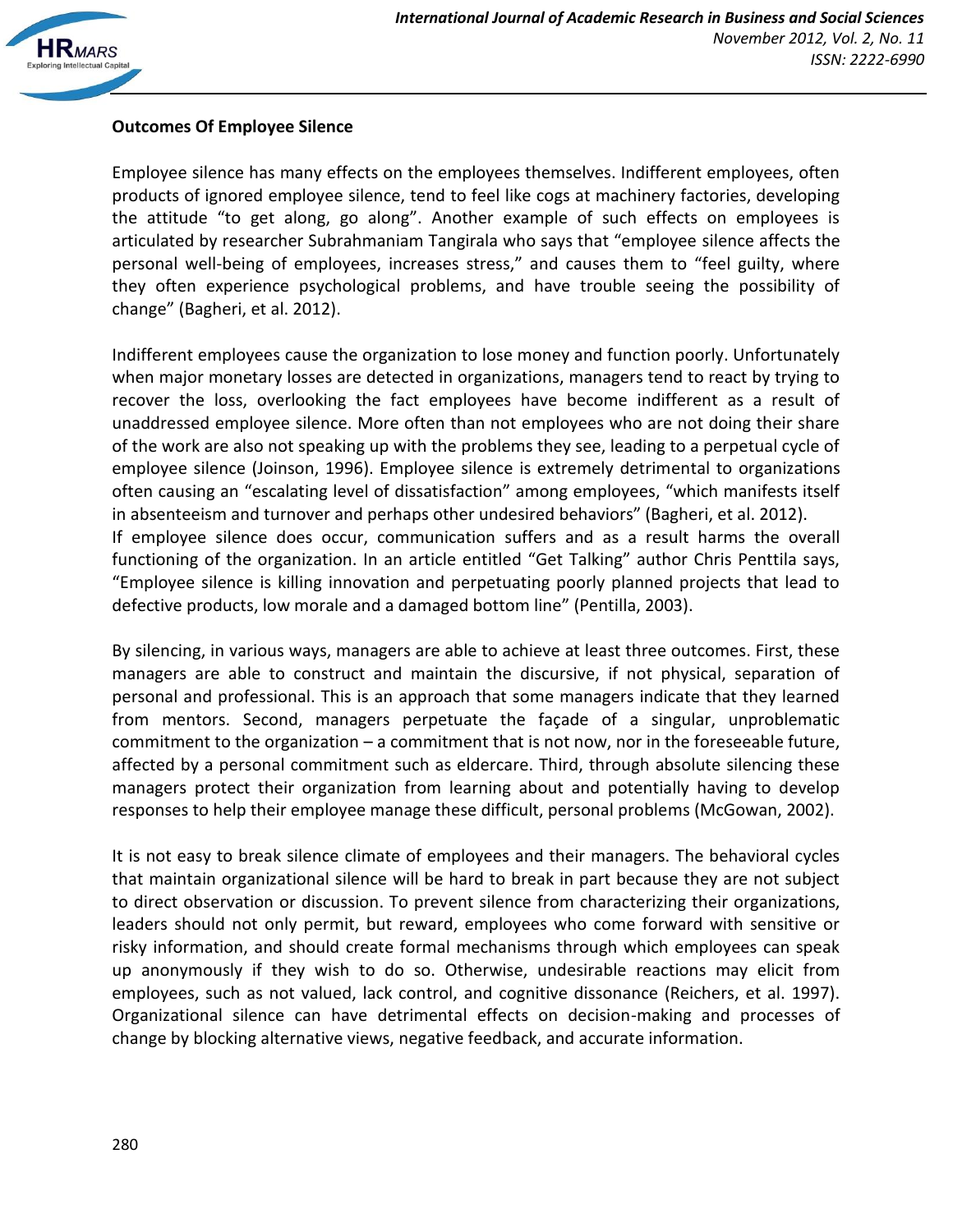

### **Conclusion**

It is often believed that the employees do not have suitable experience in perceiving main issues. They do not authority over the issues and their behavior can only increase the difficulties and negative attitudes toward the partnership. Increasingly, the managers believe that the employees are encouraged to speak plainly. On the other hand, they use various methods to silence the opposite employees (Panahi, et al. 2012).

Discursive engagement in organizations involves complex micro-processes of talk and silence. Through talk, organizational members develop understandings of organizational policies and procedures, construct role identities, both organizational and personal, and generally learn the rules of the game (Boden, 1994). Through silence, organizational members suppress concerns about difficult or troubling personal as well as organizational issues (McGowan, 2002).

Silencing can have the undesirable consequences of reinforcing existing patriarchal structures and processes as well as positions of power and powerlessness. Silencing, whether absolute, revisionist or selective, does not facilitate an understanding of the issues facing employees. As concluded, it is not neglected the management ideas affect on the managers' and employees' behavior.

Regarding the results, it is suggested to present a suitable rewarding system for creative ideas, to train the relational skills to the managers and the supervisors, to regulate some rules for supporting the employees' attitudes, to make decisions about the work groups of the organizations, to change the organizational cultures related to the learning organizations and organizational learning, to establish some programs in order to improve human resource management for training skills of decision – making.

### **Acknowledgement**

The authors would like to acknowledge the department of research, Rafsanjan Branch of Islamic Azad University for their support and contribution to this study.

#### **References**

Aylsworth, J. (2008), change in the workplace: organizational silence can be dangerous, organizational Psychology examiner, www.examiner.com.

Bagheri, G., Zarei, R. & Nik Aeen, M. (2012), Organizational Silence (Basic Concepts and Its Development Factors), *Ideal Type of management,* Vol. 1, No. 1, P. 50.

Boden, D. (1994). The Business of Talk: Organizations in Action. Cambridge: Polity Press.

Bogosian, R. (2012), Engaging Organizational Voice: A Phenomenological Study of Employee's Lived Experiences of Silence in Work Group Settings, The Faculty of Graduate School of Education and Human Development of the George Washington University.

Bowen, F. and Blackmon, K. (2003), Spirals of Silence: The Dynamic Effects of Diversity and Organizational Voice. *Journal of Management Studies,* Vol. *40, No. 6, P.1393.*